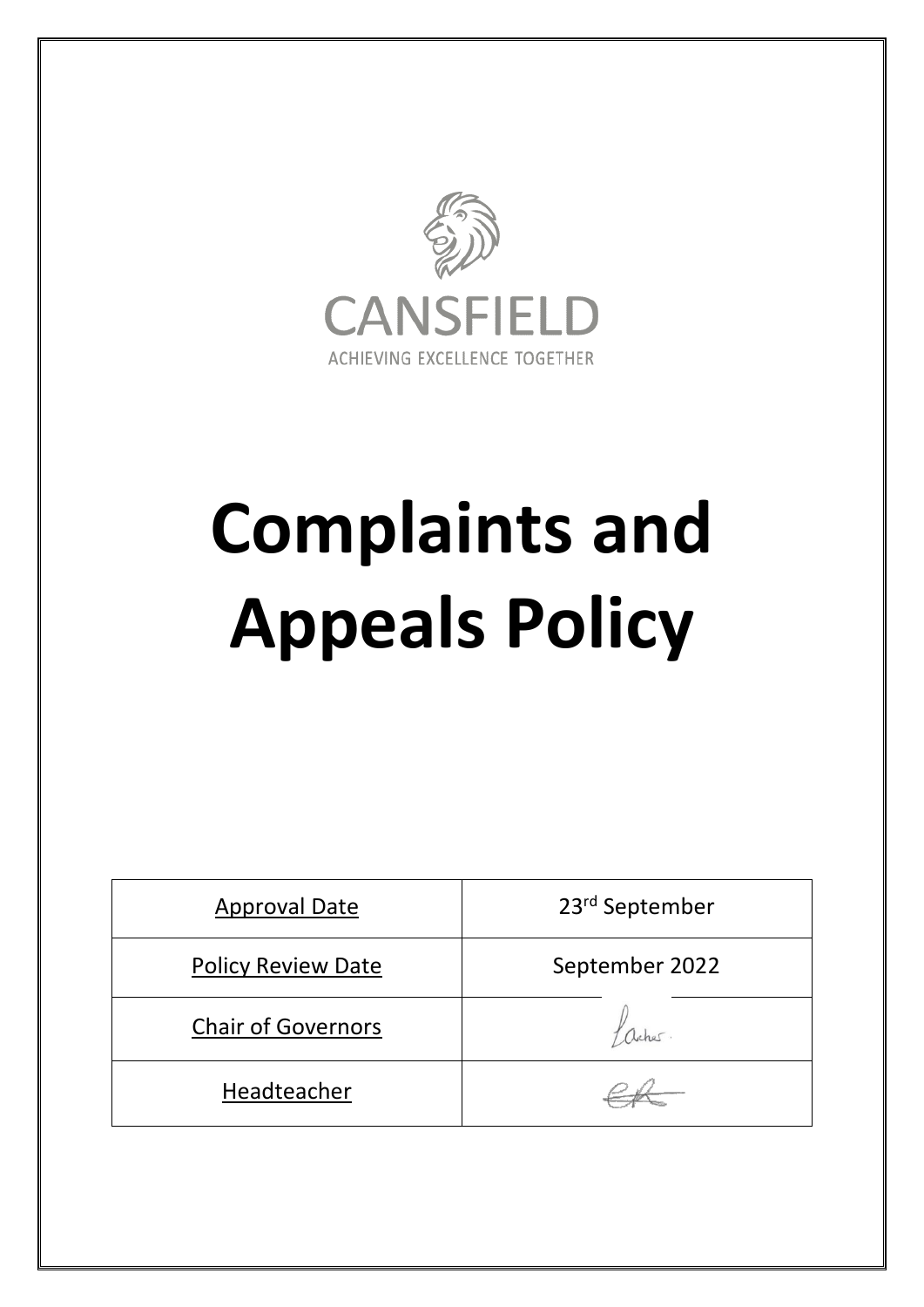# **1. Purpose of the Procedure**

This procedure confirms Cansfield High School's compliance with JCQ's General Regulations for Approved Centres 2021-22 that the centre will draw to the attention of candidates and their parents/carers their written complaints and appeals procedure which will cover general complaints regarding the centre's delivery or administration of a qualification.

# **2. Grounds for Complaint**

A candidate (or his/her/ze/parent/carer) may make a complaint on the grounds below (this is not an exhaustive list).

# **2.1 Teaching and Learning**

- Quality of teaching and learning, for example
	- o Non-subject specialist teacher without adequate training/subject matter expertise utilised on a long-term basis
	- o Teacher lacking knowledge of new specification/incorrect core content studied/taught
	- o Core content not adequately covered
	- o Inadequate feedback for a candidate following assessment(s)
- Pre-release/advance material/set task issued by the awarding body not provided on time to an exam candidate
- The taking of an assessment, which contributes to the final grade of the qualification, not conducted according to the JCQ/awarding body instructions
- The marking of an internal assessment, which contributes to the final grade of the qualification, not undertaken according to the requirements of the awarding body (complainant should refer to the centre's *internal appeals procedure*)
- Centre fails to adhere to its *internal appeals procedure*
- Candidate not informed of his/her/ze centre assessed marks prior to marks being submitted to the awarding body
- Candidate not informed of his/her/ze centre assessed marks in sufficient time to request/appeal a review of marking prior to marks being submitted to the awarding body
- Candidate not given sufficient time to review materials to make a decision whether to request a review of centre assessed marks

# **2.2 Access arrangements**

- Candidate not assessed by the centre's appointed assessor
- Candidate not involved in decisions made regarding his/her/ze access arrangements
- Candidate did not consent to personal data being shared electronically (by the non-acquisition of a signed Data Protection Notice)
- Candidate not informed/adequately informed of the arrangements in place and the subjects or components of subjects where the arrangements would not apply
- Exam information not appropriately adapted for a disabled candidate to access it
- Adapted equipment put in place failed during exam/assessment
- Approved access arrangement(s) not put in place at the time of an exam/assessment
- Appropriate arrangements not put in place at the time of an exam/assessment as a consequence of a temporary injury or impairment

# **2. 3 Entries**

Failure to clearly explain a decision of early entry for a qualification to candidate (or parent/carer)